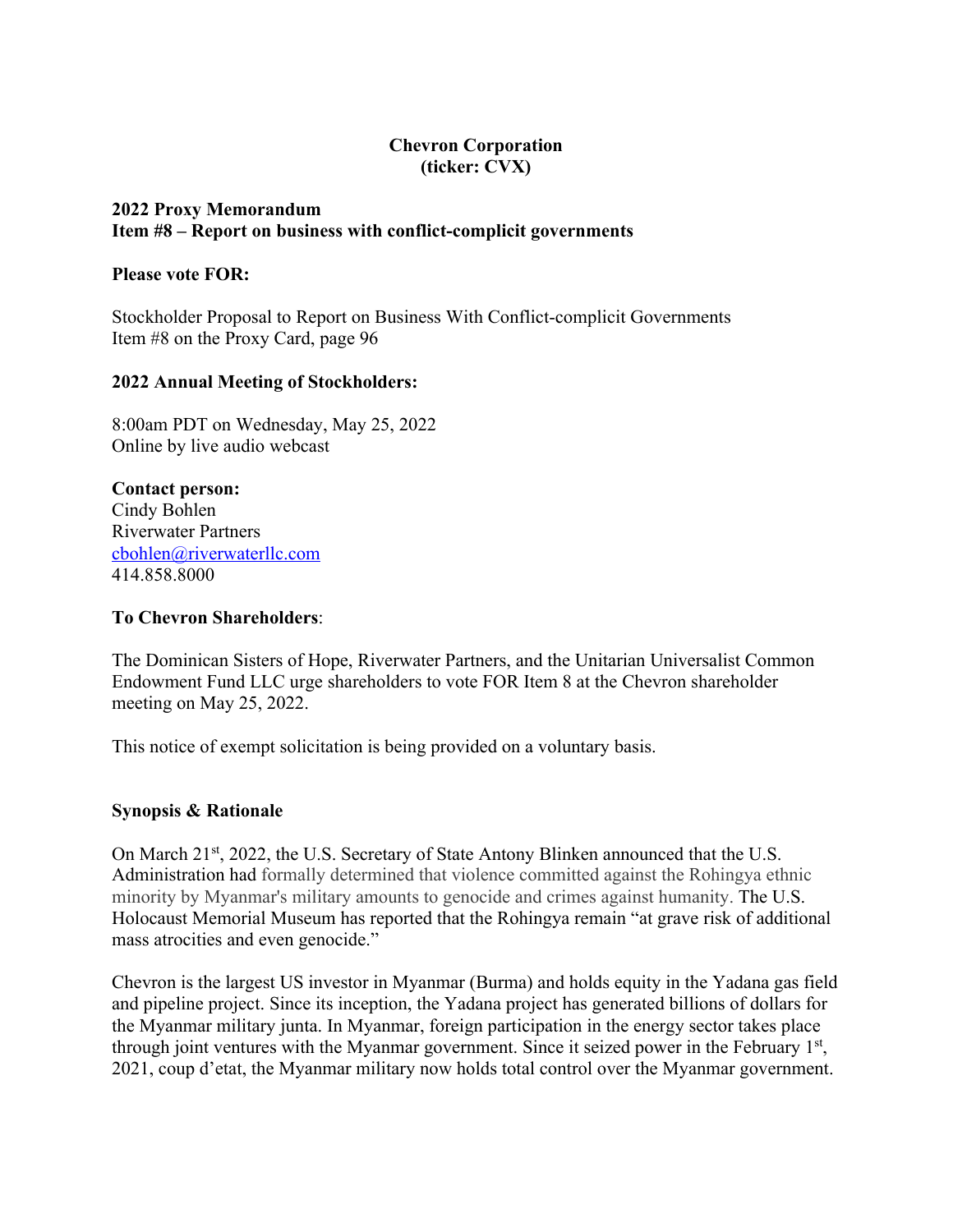The resolution proponents request the Board to publish a report six months following the 2022 annual general meeting, omitting proprietary information and prepared at reasonable cost, evaluating the feasibility of adopting a policy of not doing business with governments that are complicit in genocide and/or crimes against humanity as defined in international law.

Over of the course of its investment and operations in Myanmar, Chevron has incurred mounting financial and reputational damage from its partnerships with the Myanmar military junta. Since the February 2021 military coup, Chevron has been forced to exit Myanmar following the military's seizure of Chevron's equity partner in the Yadana project: Myanma Oil and Gas Enterprise (MOGE).

As shareholders, we believe that our company has the duty to avoid both the mounting damages as well as the increasing moral, legal, financial, reputational, and operational risks posed by doing business with governments complicit in genocide and/or crimes against humanity. It is incumbent that our board adopt policies that monitor these damages and risks and protect shareholder value from them.

There is nothing in either Chevron's "Human Rights Policy" or its "Business Conduct and Ethics Code" to indicate that Chevron does any prior or ongoing due diligence on the governments for the risks - moral, legal, financial, reputational, and operational - posed by doing business with those governments

As part of adopting such a policy, Chevron management should develop procedures for monitoring governments, with which they do business or may do business in the future, which are at risk of engaging on genocide and/or crimes against humanity. Furthermore, Chevron should develop both guidelines for screening potential government business partners and as well as procedures for responsible disinvestment from countries as warranted.

# **THEREFORE, PLEASE VOTE FOR ITEM #8, REPORT ON BUSINESS WITH CONFLICT-COMPLICIT GOVERNMENTS**

*This is not a solicitation of authority to vote your proxy. Please DO NOT send us your proxy card; The Dominican Sisters of Hope, Riverwater Partners, and the Unitarian Universalist Common Endowment Fund are not able to vote your proxies, nor does this communication contemplate such an event. The proponents urge shareholders to vote FOR Item number 8 following the instructions provided on the management's proxy mailing.*

# **The Case for the Resolution**

The resolution states:

**"RESOLVED:** The shareholders request the Board to publish a report six months following the 2022 annual general meeting, omitting proprietary information and prepared at reasonable cost, evaluating the feasibility of adopting a policy of not doing business with governments that are complicit in genocide and/or crimes against humanity as defined in international law."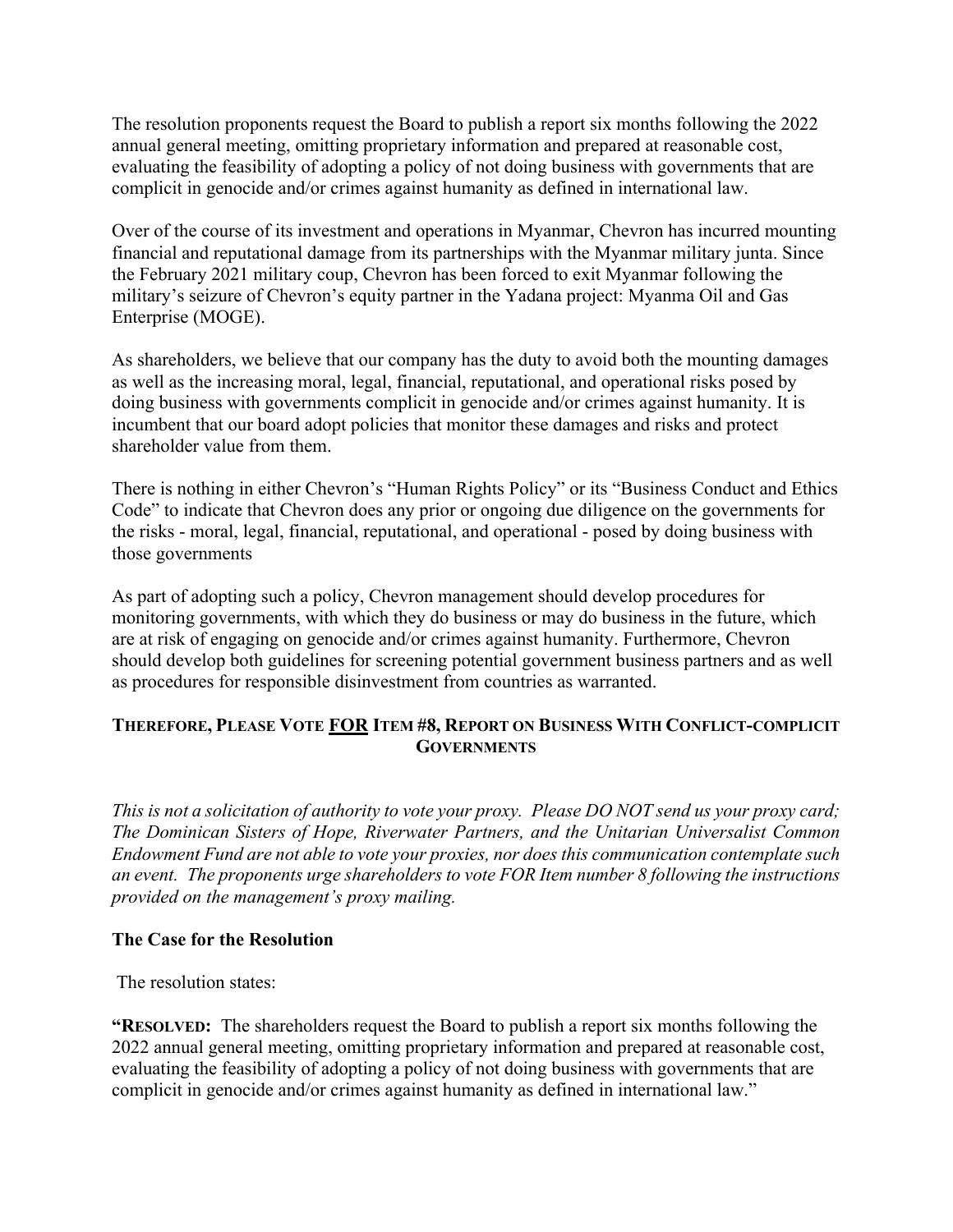As a company in the oil and gas sector, Chevron is required to do business with governments where it explores for, extracts, and transports oil and gas. Typically, oil and gas companies pay millions of dollars in "signing bonuses" for the right to explore in certain sectors. In oil and gasextracting projects, companies often sign a "production sharing contract" giving the government a share of the project revenues. Projects are often structured as joint ventures that include as equity partners a government-owned or controlled entity or company. This gives the government an additional share of the project profits. Security for production facilities and pipelines is invariably provided by the government.

Many governments worldwide rely on the oil and gas sector for a significant proportion of government revenues. There is a documented "resource curse" showing that governments that rely disproportionately on revenues from resource extraction are more likely to be autocratic in nature and to commit mass atrocities, including crimes against humanity and genocide.

The International Coalition for the Responsibility to Protect (ICRtoP) monitors countries worldwide for instances of serious crimes under international law including genocide, war crimes, ethnic cleansing, and crimes against humanity. ICRtoP lists several countries, cited by the United Nations and civil society organizations, in which Chevron is currently producing oil and gas: Burma (Myanmar), Democratic Republic of Congo, and Nigeria.

As shareholders, we believe that our company has the duty to avoid both the mounting damages as well as the increasing moral, legal, financial, reputational, and operational risks posed by doing business with governments complicit in genocide and/or crimes against humanity. It is incumbent that our board adopt policies that monitor these damages and risks and protect shareholder value from them.

As part of adopting such a policy, Chevron management should develop procedures for monitoring governments, with which they do business or may do business in the future, which are at risk of engaging on genocide and/or crimes against humanity. Furthermore, Chevron should develop guidelines for screening potential government business partners and policy regarding responsible dis-investment from countries as warranted.

#### **Chevron's current policies are insufficient**

Chevron cites its "Human Rights Policy" and "Business Conduct and Ethics Code" as proof that it has "the right processes and governance to ensure that we make the right decisions about where and how we conduct our business."

Both of Chevron's policies do address how the company ensures respect for human rights in its sphere of operations, including in regions of conflict. However, there is nothing in either its "Human Rights Policy" or its "Business Conduct and Ethics Code" to indicate that Chevron does any prior or ongoing due diligence on the governments for the risks - moral, legal, financial, reputational, and operational - posed by doing business with governments engaged in genocide and/or crimes against humanity.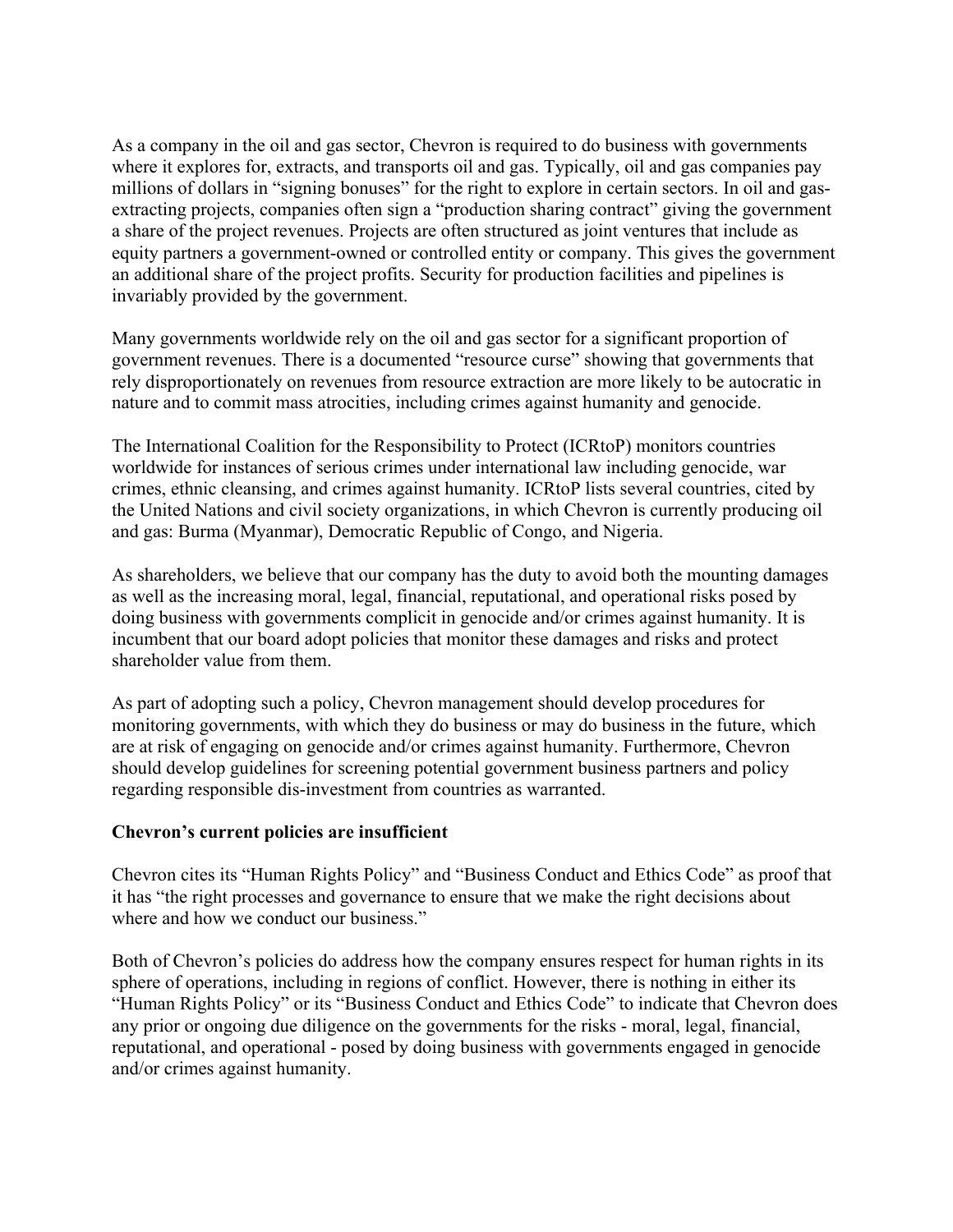Chevron muddies this distinction in its mischaracterization of the resolution as dealing with the company's "business with conflict-complicit governments." That is not the subject of the resolution. To reiterate, the resolution asks Chevron to address the risks of "doing business with governments that are complicit in genocide and/or crimes against humanity as defined in international law." Chevron's mischaracterization of the resolution should not obscure the fact that it lacks both the policy and the procedures to address the moral, legal, financial, reputational, and operational risks to shareholders of its doing business with governments engaged in genocide and/or crimes against humanity as is the case in Myanmar.

# **Chevron has suffered reputational, financial, and operational damages from its partnership with the Myanmar military and risks more as it continues that partnership.**

Over of the course of its investment and operations in Myanmar, Chevron has incurred financial and reputational damage from its partnerships with the Myanmar military junta. Following the February 2021 military coup, Chevron has been forced to exit Myanmar following the military's seizure of Chevron's equity partner in the Yadana project: Myanma Oil and Gas Enterprise (MOGE).

Chevron, in partnership with TotalEnergies, PTT, and Myanma Oil and Gas Enterprise (MOGE), holds equity in one of the largest investment projects in Myanmar (Burma): the Yadana gas field and pipeline that has generated billions of dollars for the Myanmar military junta. Together, TotalEnergies and Chevron have a majority controlling interest in Yadana project.

In Myanmar, foreign participation in the energy sector takes place through joint ventures with the MOGE, which is a department of the Myanmar government. Since it seized power in the February 1<sup>st</sup>, 2021, coup d'etat, the Myanmar military now holds total control over MOGE.

The Myanmar military has a long history of egregious human rights abuses, particularly against ethnic minorities. In August 2017, a military crackdown caused an estimated more than 700,000 Rohingya to flee to neighboring Bangladesh where they remain to this day. The U.S. Holocaust Memorial Museum has reported that the Rohingya remain "at grave risk of additional mass atrocities and even genocide." On March 21st, 2022, the U.S. Administration formally determined that violence committed against the Rohingya minority by Myanmar's military amounts to genocide and crimes against humanity.

Nicholas Koumjian, head of the United Nations Independent Investigative Mechanism for Myanmar, stated in November, 2021, that preliminary evidence collected since the military coup shows a widespread and systematic attack on civilians "amounting to crimes against humanity." The National Unity Government of Myanmar, made up of elected officials and civil society leaders, has called on the oil companies operating in Myanmar to withhold from the military junta and place in escrow any payments due to the Myanmar government.

Chevron is exposed to regulatory and political risk from potential sanctions on Myanmar from the U.S. government. The United States and United Kingdom have imposed sanctions against Myanmar military-owned companies. The European Union has imposed sanctions on Chevron's equity partner in the Yadana project: Myanma Oil and Gas Enterprise (MOGE). There are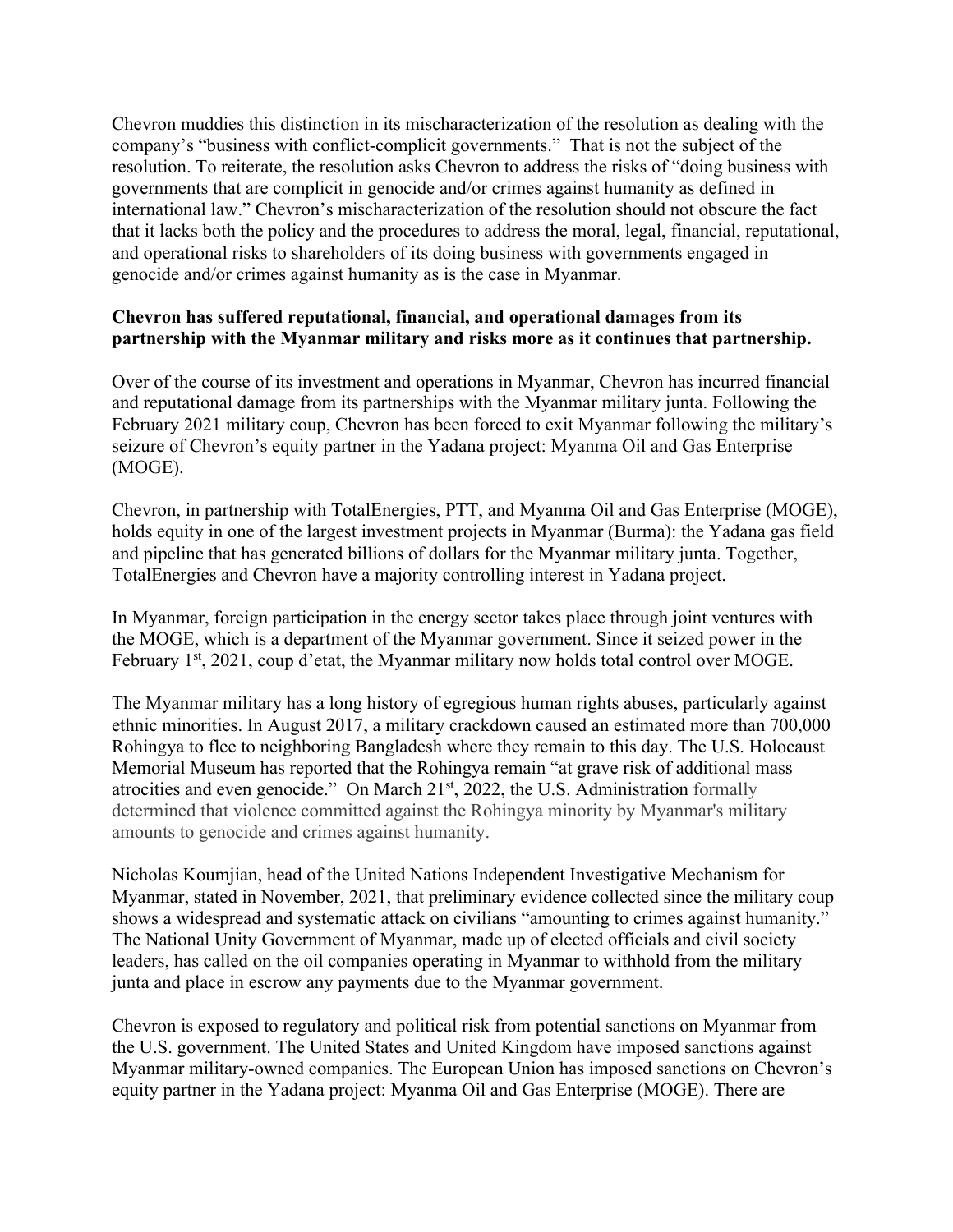indications that the U.S. may follow suit. A bipartisan group of senators have urged the US administration to place sanctions on MOGE. In April 2022, the U.S. House of Representatives passed by unanimous consent the BURMA Act that addresses U.S. sanctions on MOGE

Chevron has also suffered damage to its reputation and brands from a global campaign of boycotts and media pressure against foreign companies that do business with the Myanmar military. Since the February 2021 military coup, the "Blood Money Campaign" by Myanmar and international civil society organizations has organized protests, consumer boycotts, and media pressure against companies, including Chevron, that provide financial support to the military junta. These have included protests outside Chevron's California headquarters, Washington (DC) office, and other company facilities. Over 200,000 people worldwide have signed a petition organized by No Business With Genocide calling on Chevron to stop its payments to the Myanmar military.

In addition, dozens of oil workers in Myanmar have petitioned oil companies to suspend payments to the ruling junta. These protests have been joined by unions outside of Myanmar which represent Chevron employees.

In response to both the mounting damage and significant threats to Chevron's reputation, business, and operations stemming from its partnerships with the Myanmar military, Chevron has announced that it plans to exit the country. However, at this stage, this raises financial and operations risks to Chevron as it is unclear whether the company can find a buyer for its share of the Yadana project even at a significantly lower "fire-sale" price.

#### **Chevron must now disinvest rapidly and responsibly from Myanmar to minimize the mounting damage and risks to shareholder value**

Pursuant to international human rights law, the U.N. Guiding Principles on Business and Human Rights (UNGPs) and the OECD Guidelines for Multinational Enterprises (OECD Guidelines), Chevron has an obligation to disinvest responsibly from Myanmar. In so doing, it should take all reasonable steps to prevent revenues from reaching the military junta in order to minimize Chevron's complicity in the military's atrocity crimes as well as the consequent mounting damages and risks to its shareholder value.

With this in mind, we have recommended that Chevron take the following measures:

• Stop treating the military junta as if it is the government of Myanmar and a legitimate party to the Yadana contracts.

The Yadana gas project is governed by contracts between TotalEnergies, Chevron, PTTEP, and the government of Myanmar (through MOGE, itself a government department). Although the military junta has seized control of MOGE's accounts, it has not been recognized as the legitimate government of Myanmar by the international community and is therefore not a legitimate counterparty to these contracts. 1 It faces competing claims from the National Unity

<sup>1</sup> This has manifested, for example, in the U.N. General Assembly rejected the junta's attempt to appoint an ambassador, retaining an appointee loyal to the National Unity Government. The International Labor Organization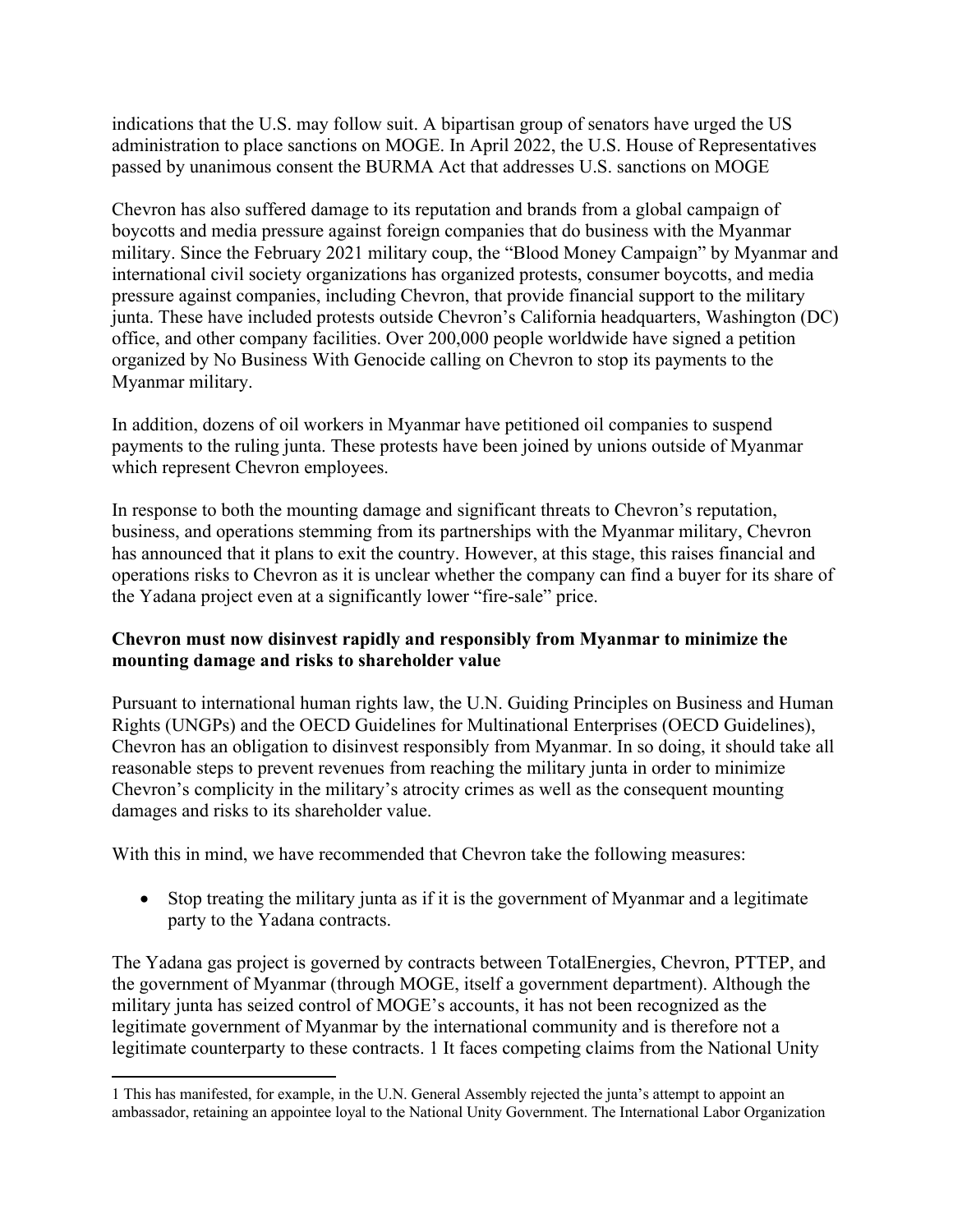Government – composed of democratically elected leaders of Myanmar – to be the legitimate government and party to the Yadana contracts. The Myanmar government is the legitimate party to the gas contracts. In continuing payments to junta-controlled accounts, Chevron is electing to treat the junta both as a party to their contracts and as the legitimate government.

• Rely on existing sanctions and contractual obligations to immediately begin diverting revenues from the junta as part of a planned exit.

If Chevron acknowledges that it faces competing claims from parties claiming to be the government of Myanmar and it considers that it cannot determine which party is legitimate, then it cannot continue to direct funds into accounts controlled by one of the parties (i.e. the junta). It must instead divert payments into a trust account for the benefit of the government of Myanmar until these competing claims can be resolved.

Gas companies must also receive approvals from the government of Myanmar to exit Myanmar, and the junta is unable to provide these approvals because it is not the recognized government. Chevron has obligations to delay its exit until there is a recognized government and to continue diverting revenues in the meantime.

• Respect demands from Myanmar stakeholders not to facilitate the entry of a new operator for the Yadana gas project.

Given the uncertainty over who represents the government of Myanmar and the need for approvals from the government of Myanmar, Chevron has contractual grounds to refuse the appointment of a new operator. This includes any transfers of data, equipment, or supplies from the Yadana project to a new operator, as well as any measures to contractually hand the project over to a new operator without measures to divert revenues. Failing to take these actions and instead increasing the share of revenues that the military can seize and providing a new operator the technical means and contractual right to help it seize them may itself be a form of legal complicity in human rights abuses.

The National Unity Government has stated that bringing in a new operator constitutes collusion with the junta. Responsible disinvestment in this context includes taking all reasonable steps to avoid bringing in a new operator that would enable the junta to continue accessing gas revenues. If Chevron remains as an investor after TotalEnergies withdraws as an investor, it has contractual rights to veto a change of operator.

• Initiate international arbitration to facilitate these steps.

and World Health Organization have both refused to accredit the regime. This reflects both the junta's lack of effective control over large parts of Myanmar and the trend towards legitimacy as an operative principle of international law in recognizing governments. See e.g., Marc Weller, "Is the ICJ at Risk of Providing Cover for the Alleged Genocide in Myanmar?," European Journal of International Law – Blog, 11 Feb. 2022, https://www.ejiltalk.org/is-the-icj-at-risk-of-providing-cover-for-the-alleged-genocideinmyanmar/?utm\_source=mailpoet&utm\_medium=email&utm\_campaign=ejil-talk-newsletter-post-title\_2